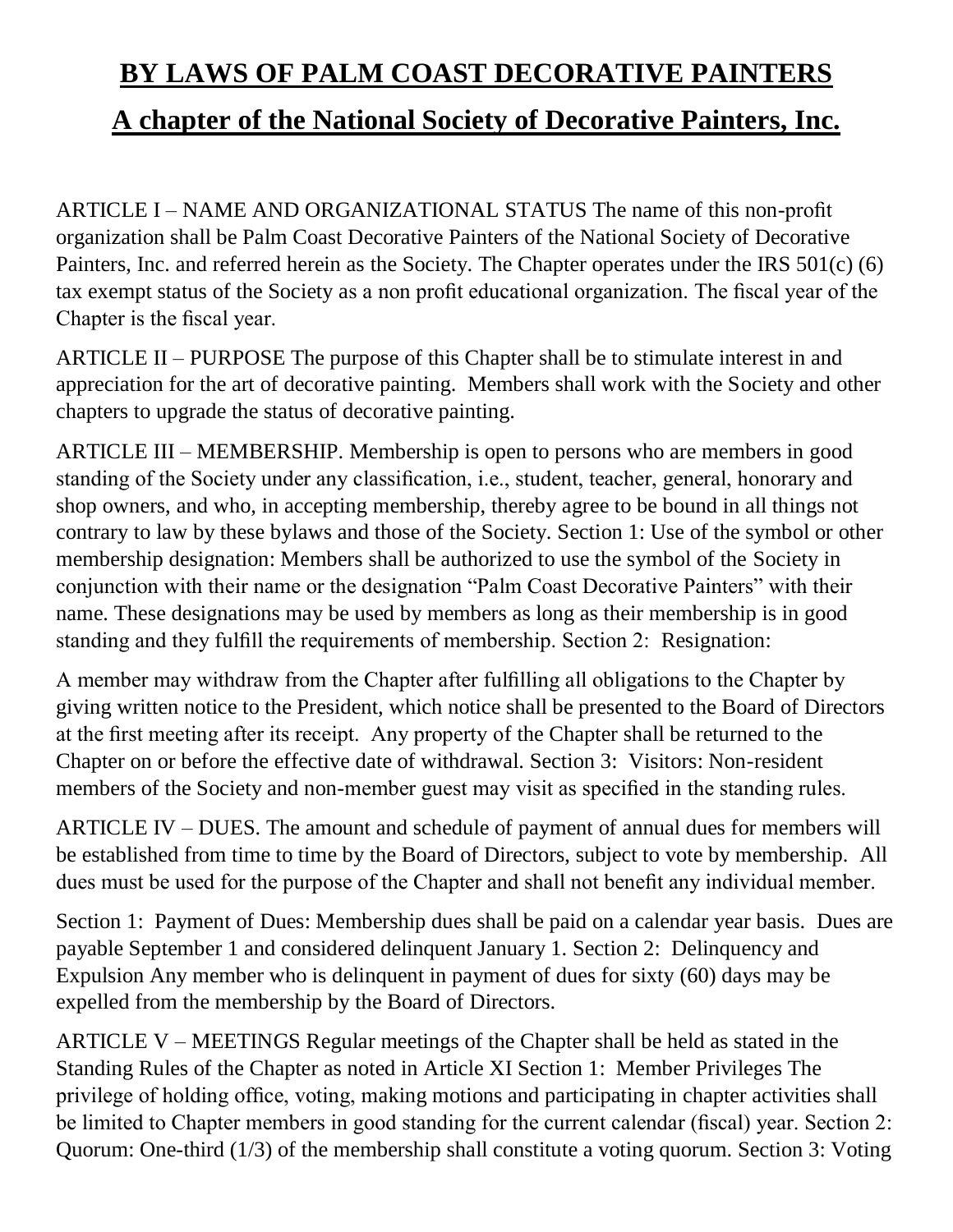Neither voting mail nor proxy voting is permitted except for absentee ballots for election of officers, as stated in the Standing Rules of the Chapter and as noted in Article XI, Section 1, © of the By-Laws.

ARTICLE VI, - ELECTED OFFICERS. The elective officers of this Chapter shall be President, First Vice President, Second Vice President, Secretary and Treasurer. These officers shall be elected annually at the November meeting of the Chapter. The newly elected officers shall assume their official duties on January 1 of the following year. Each officer is elected to serve a one year term and shall not serve for more than two consecutive terms. Section 1: President The President shall preside at meetings of the Chapter and meetings of the Board of Directors; shall be an ex-officio member of all committees with the exception of the Nominating Committee; shall be one of the co-signers of the checks of the Chapter; and shall perform such other duties as usually pertain to the office. The President shall be responsible to see that all required reports and correspondence are sent to the Society officers. Section 2: First Vice President. The First Vice President shall preside in the absence of the President; shall assist the President; and will serve as the Program Chairman; also serves as one of the signatories on the bank card and can be a second signature on checks in the absence of the President or Treasurer.

Section 3: Second Vice PresidentThe Second Vice President shall serve as the Membership Chairman; shall preside over meetings in the absence of the President and First Vice President. Section 4: Secretary The Secretary shall record minutes of all meeting of the Chapter and the Board of Directors. These minutes shall be kept in books which are the property of the Chapter, and shall be a complete and clear record of all activities. Minutes will be read at the Chapter meetings and/or published in the newsletter. Copies of the minutes will be forwarded to the Society. The Secretary shall handle all correspondence of the Chapter and correspondence of the Chapter with other chapters of the Society. Section 5: Treasurer The Treasurer shall receive all monies of the chapter and shall keep an accurate record of receipts and expenditures. Any expenditure of more than \$100.00 will require prior approval of the membership; all bills shall be paid upon approval of the Board of Directors. The Treasurer shall be one of two signatories on all checks along with the President and/or First Vice President; shall prepare a statement of account at every meeting of the Chapter and when requested by the Board of Directors; and shall prepare a complete report at the end of the calendar year. The Treasurer shall report the Chapter's total gross receipts to the President to be sent to the Society office with the annual report. The Treasurer shall complete and file all necessary State of Florida tax reports and IRS forms 1099 and 990.

ARTICLE VII – APPOINTED OFFICERS AND PARLIAMENTARIAN Section 1: Appointed officers of the Chapter may be appointed for special duties as deemed necessary by the President with the approval of the Board of Directors. The President may appoint, with the approval of the elected officers, the Newsletter Editor and Ways and Means Chair, all whom shall serve on the Board of Directors with vote. The term of office shall be one year. No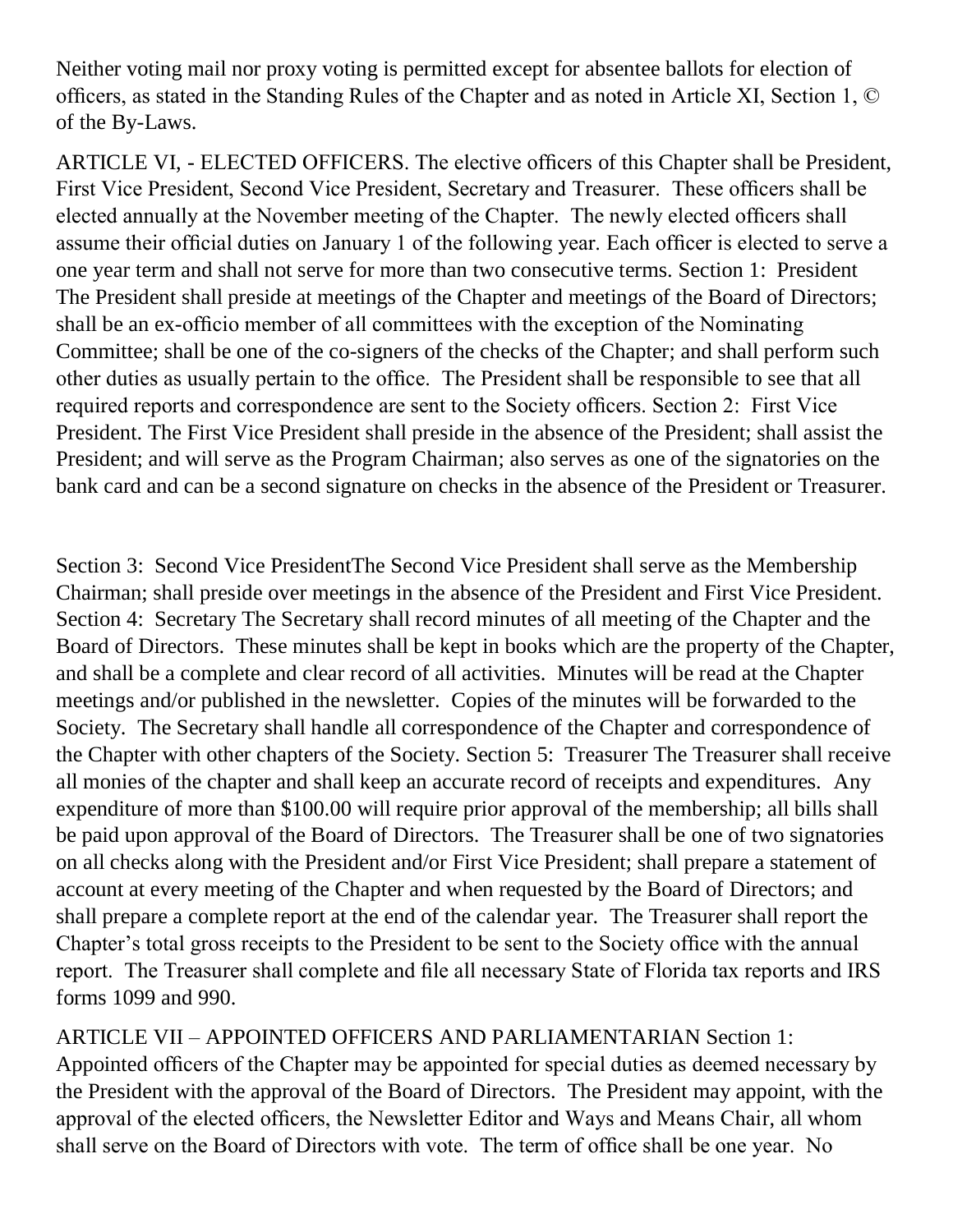appointed officer may hold the same officer for more than two (2) consecutive full term. The number of appointed officers with vote shall not exceed the number of elected officers. Section 2: The President may appoint a parliamentarian who shall attend both board and chapter meetings but shall not be a voting member of the board.

ARTICLE VIII – BOARD OF DIRECTORS Section 1: The Board of Directors shall consist of the elected officers, Newsletter Editor, Ways and Means Chair and any other officers as deemed necessary. Section 2: The duties of the Board of Directors shall be: a. To transact necessary business in the intervals between chapter meeting and other business referred to it by the chapter. b. To submit an annual budget to the chapter for approval. c. To review all nonbudgeted expenses and make recommendations to the chapter regarding payment. Section 3: Meetings of the Board of Directors shall normally be held prior to the regular chapter meetings. A majority of the Board shall constitute a quorum. Special meetings of the board of Directors may be called by the president upon written request of two members of the board. Section 4: All meetings of the Board of Directors are open to all members in good standing without vote. Section 5: Members in good standing who wish to be heard at a regular meeting of the board of Directors must make a written request, stating the subject matter, to be received by the President 1 week prior to the meeting.

ARTICLE IX – FINANCES Section 1: The Board of Directors, upon recommendation of the Treasurer, shall designate all financial institutions that shall be the depository of chapter funds. Signature cards shall be executed by the President, Treasurer and First Vice President. All checks shall require two signatures. Section 2: To ensure that accounting procedures are accurate, consistent and current, a year-end audit of the Treasurer shall be performed by an Audit committee designated by the Board of Directors. The Treasurer shall not serve on the Audit Committee.

ARTICLE X – COMMITTEES Section 1: Standing committees may be created as needed to promote the objectives and interests of the Chapter. The President, with the approval of the Board of Directors, shall appoint chairs and committee members. Each member shall serve for a term of one year and may serve no more than two consecutive terms. Section 2: The duties of any special committees shall be state upon their appointment and such committees shall cease to exist when their final report is accepted or adopted. Section 3: No committee work, monies expended or requests for monies or supplies from non-club members shall be undertaken without prior approval of the Board of Directors.

ARTICLE XI – NOMINATIONS AND ELECTIONS Section 1: Nominations shall be made in October for the coming year. a. The Nomination Committee composed of not less than three (3) nor more than five (5) shall be appointed by the president with the approval of the Board of Directors. The nomination committee shall be appointed at least two months before the meeting at which elections are held, which is normally November. b. The Nominating Committee shall prepare a slate for the elections of officers and shall submit the slate to the members at least one month prior to the meeting at which elections will be held. c. Members